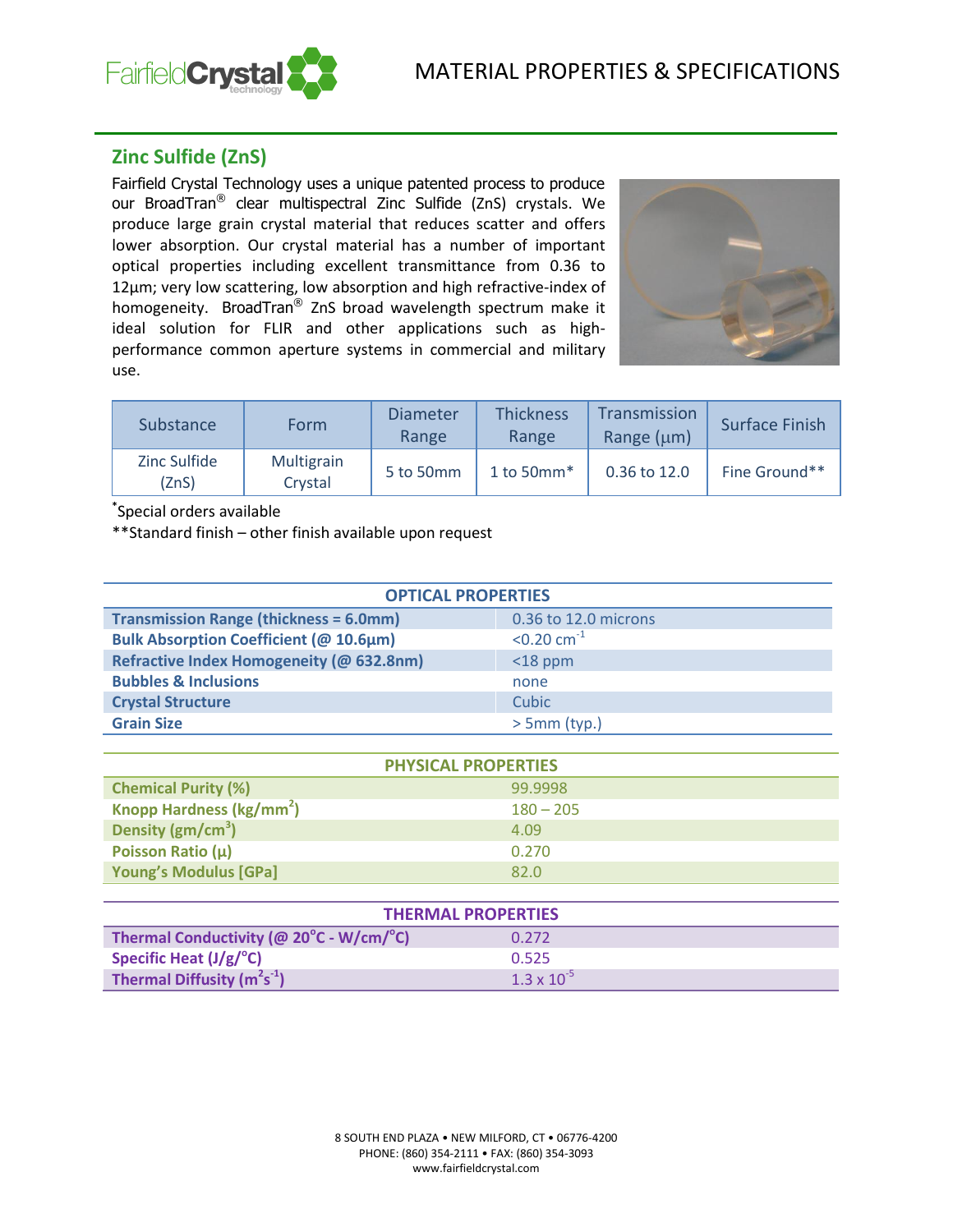

| <b>REFRACTIVE INDICES</b> |         |                 |         |
|---------------------------|---------|-----------------|---------|
| <b>Wavelength (µm)</b>    | Index   | Wavelength (µm) | Index   |
| 0.4047                    | 2.54515 | 1.1287          | 2.28485 |
| 0.4358                    | 2.48918 | 1.5296          | 2.27191 |
| 0.4678                    | 2.44915 | 2.0581          | 2.26442 |
| 0.4800                    | 2.43691 | 3.0000          | 2.25772 |
| 0.5086                    | 2.41279 | 3.5000          | 2.25498 |
| 0.5461                    | 2.38838 | 4.0000          | 2.25231 |
| 0.5876                    | 2.36789 | 4.5000          | 2.24955 |
| 0.6438                    | 2.34731 | 5.0000          | 2.24661 |
| 0.6678                    | 2.34033 | 8.0000          | 2.22334 |
| 0.7065                    | 2.33073 | 9.0000          | 2.21290 |
| 0.7800                    | 2.31669 | 10.000          | 2.20084 |
| 0.7948                    | 2.31438 | 11.250          | 2.18317 |
| 0.8521                    | 2.30659 | 12.000          | 2.17101 |
| 0.9843                    | 2.30183 | 13.000          | 2.15252 |
| 1.0140                    | 2.29165 |                 |         |



Broadtran® ZnS Transmission Chart for UV to NIR

8 SOUTH END PLAZA • NEW MILFORD, CT • 06776-4200 PHONE: (860) 354-2111 • FAX: (860) 354-3093 www.fairfieldcrystal.com